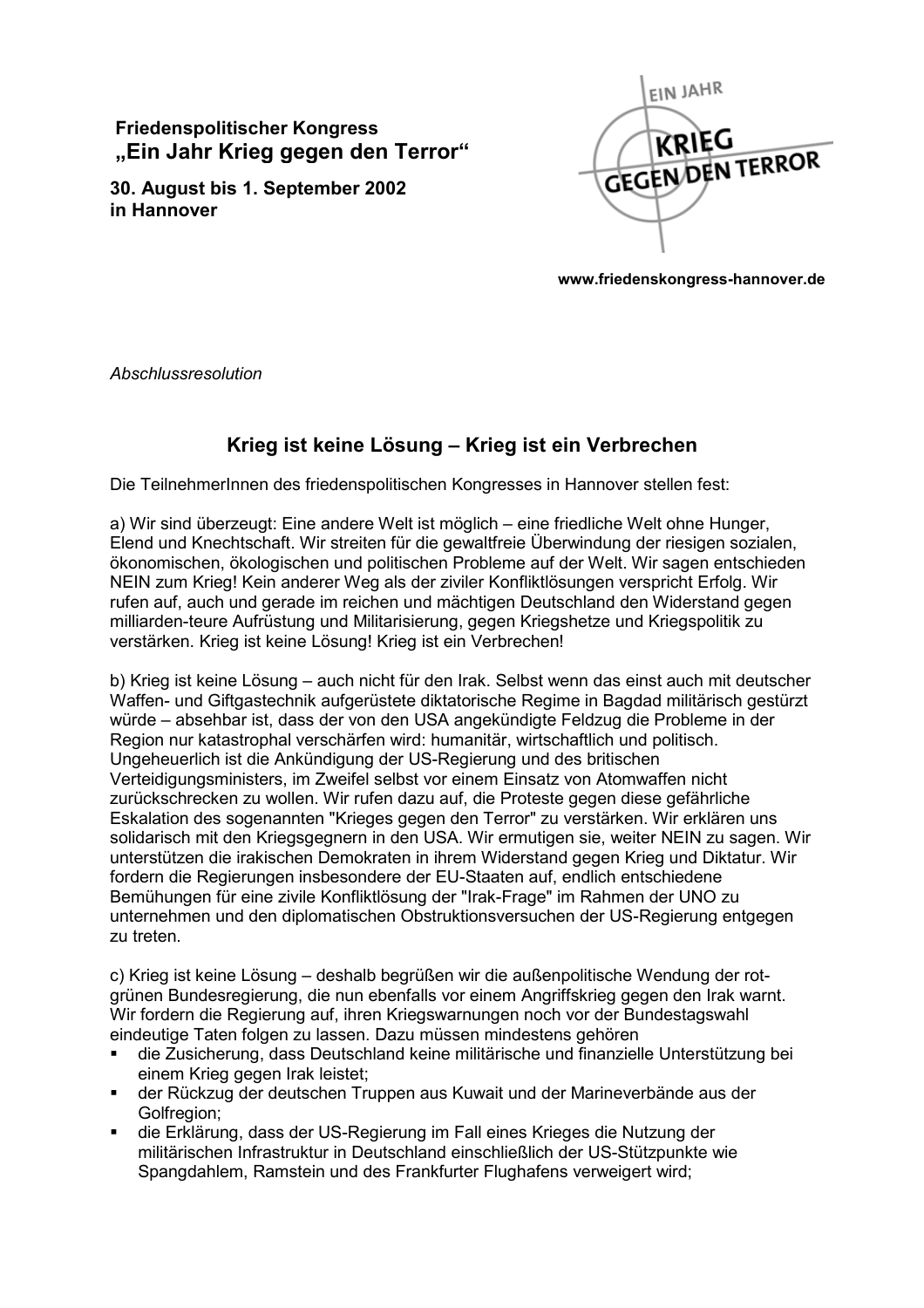die unbürokratische Aufnahme irakischer (Kriegs-) Flüchtlinge in der Bundesrepublik Deutschland.

d) Krieg ist keine Lösung – doch einen "deutschen Weg" als national-gestimmte Begründung für eine Absage an militärische Gewalteinsätze lehnen wir ab. Diese zu ächten ist ein Gebot der Menschlichkeit, der friedenspolitischen Vernunft und ein Auftrag von UN-Charta und Grundgesetz, Deshalb

- muss die Umrüstung der Bundeswehr zur weltweit einsetzbaren Interventionstruppe sofort gestoppt werden;
- die 1992 von der Kohl-Regierung erlassenen und vom Bundestag nie beschlossenen "verteidigungspolitischen Richtlinien", die die militärische Durchsetzung deutscher Wirtschafts- und Machtinteressen in der Welt vorgeben, müssen rückgängig gemacht werden:
- die von Bundeskanzler und Außenminister im Bundestag durchgepeitschte Beteiligung am sogenannten "Jahrhundertkrieg gegen en Terror" muss gestoppt, die in Afghanistan, in Usbekistan, in der Türkei, in Ost-Afrika, im Arabischen Meer und in der Golf-Region eingesetzten deutschen Truppen müssen sofort zurückgeholt werden.

e) Krieg ist keine Lösung – auch Terroristen lassen sich nicht mit Flächenbombardements oder "schlauen" Raketen besiegen. Die fürchterlichen Anschläge vom 11. September 2001 in New York und Washington sind ein krimineller Akt, ein Verbrechen gegen die Menschlichkeit. Dessen Hintergründe sind bis heute nicht aufgeklärt. Vieles spricht dafür, dass der Verweis der US-Regierung auf ihren einstigen Waffengefährten Osama bin Laden nur die am leichtesten massenmedial-manipulativ zu choreografierende Antwort auf die Frage nach den Drahtziehern und Hintermännern ist.

Wir fordern: Die Verantwortlichen der Attentate gehören ermittelt, vor Gericht gestellt und zur Rechenschaft gezogen. Wir betonen: Auch Terror rechtfertigt keinen Krieg! Er rechtfertigt auch nicht, Demokratie und Freiheitsrechte der Bürger im Namen abzubauen, den liberalen Rechtsstaat im Namen von angeblich mehr Sicherheit in einen Überwachungsstaat umzubauen. Wir rufen auf, die innerstaatlichen Freiheitsrechte und die rechtsstaatlichen Prinzipien der Gewaltenteilung zu verteidigen. Wir wenden uns insbesondere gegen

- den diskriminierenden Umgang mit Flüchtlingen und anderen Ausländern und den Abbau ihrer Rechte.
- gegen polizeiliche Ermittlungen ohne konkreten Verdacht und staatsanwaltliche Kontrolle:
- gegen die Aufweichung des Datenschutzes und ausufernde Auskunftsrechte der Behörden gegenüber Internet-Betreibern. Banken und anderen Institutionen ohne Information der Betroffenen.
- gegen Berufsverbote und Maßregelungen von Lehrern wie dem Siegener Kollegen Bernhard Nolz und drei Lehrerinnen in Ostdeutschland;
- gegen den Einsatz der Bundeswehr im Innern.

Auch die Kehrseite der Kriegspolitik, die verschärfte Repression nach innen, muss entschieden bekämpft werden. Ohne Rechtstaatlichkeit und umfassende Demokratisierung aller Lebensbereiche (auch der Wirtschaft) ist keine menschenwürdige Zukunft zu gewinnen.

f) Krieg ist keine Lösung – im Gegenteil: Wer wie im "Jahrhundertkrieg gegen den Terror" massenhaft Unschuldige bombardiert und tötet, begibt sich auf das Niveau des Schuldigen. Er riskiert zudem einen Flächenbrand aus organisierten wie unorganisierten neuen Terroranschlägen. Dies um so mehr, als dieser von den USA und ihren Verbündeten geführte Kampf alle Merkmale eines imperialistischen Krieges trägt.

Es geht dabei um die Durchsetzung geostrategischer Machtinteressen, um die Errichtung neuer US-Militärbasen, die offenbar vor allem der noch engeren Einkreisung Russlands und Chinas in Asien dienen. Insbesondere geht es um die Kontrolle über die knapper werdenden fossilen Energievorräte in Zentralasien und im Mittleren Osten, wo rund 75 Prozent der